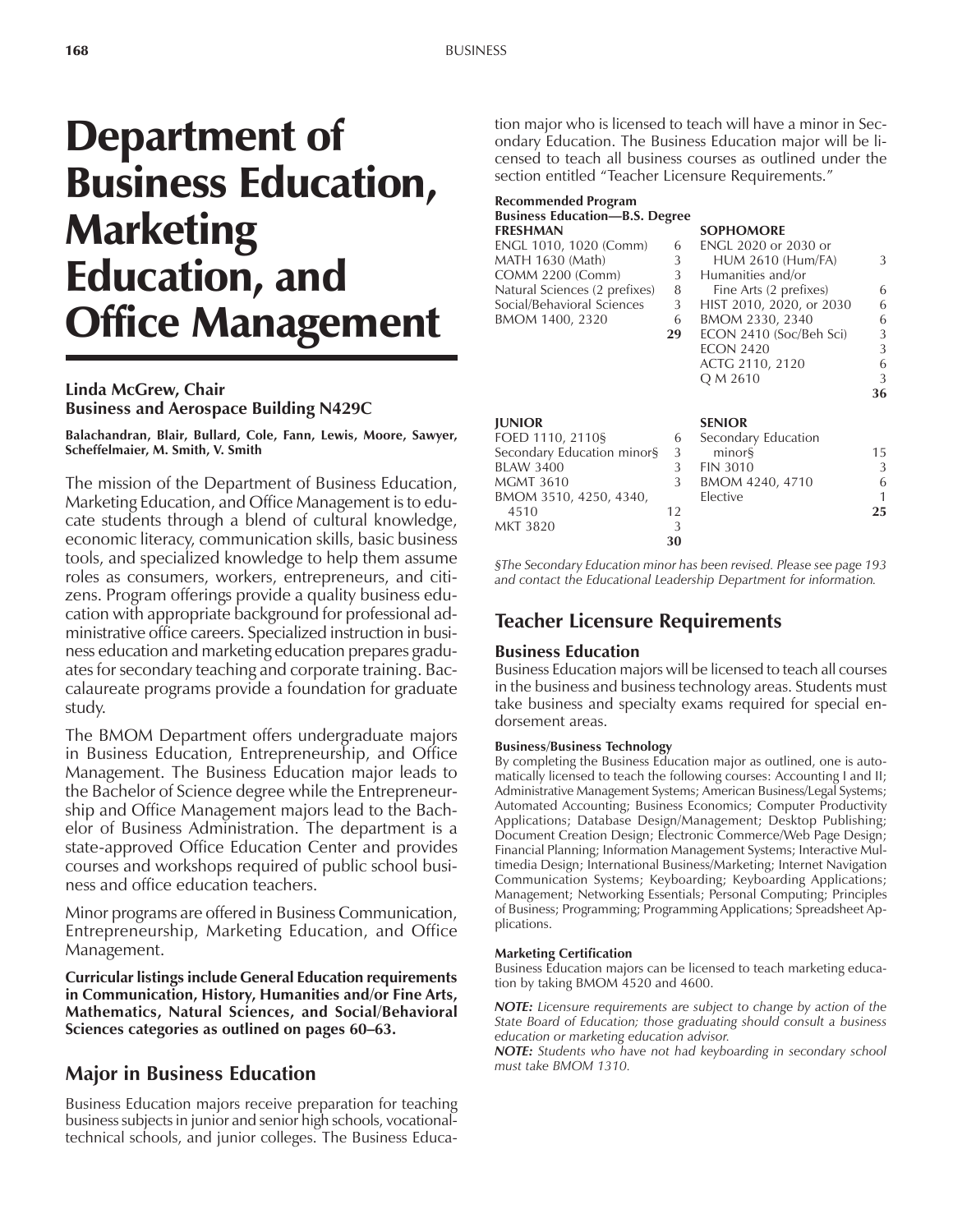**30**

*NOTE: Students should submit documentation of work experience to their advisors or enroll in BMOM 4810.*

# **Major in Business Education, Non-Teaching**

Students who seek to be graduated without meeting licensure requirements are not required to take the courses for the Secondary Education minor and should complete the requirements below.

Additionally, a business education, non-licensure training and development option may be selected and includes the following courses: BMOM 4200, 4410, 4450, 4660, 4810 or approved BMOM 4000 elective, and B AD 4980.

Both options include a Business Administration minor and 50 percent of the required major hours in residence at MTSU.

#### **Recommended Program Business Education: Non-Teaching Option-B.S. Degree FRESHMAN SOPHOMORE**<br> **ENGL 1010, 1020 (Comm)** 6 **ENGL 2020 or 2030 or** ENGL 1010, 1020 (Comm) MATH 1630 (Math) 3 HUM 2610 (Hum/FA) 3 COMM 2200 (Comm) 3 Humanities and/or<br>Natural Sciences (2 prefixes) 8 Fine Arts (2 prefixes) Natural Sciences (2 prefixes) 8 Fine Arts (2 prefixes) 6 Social/Behavioral Sciences 3 HIST 2010, 2020, or 2030 6 BMOM 1400, 2320 6 ACTG 2110, 2120 6<br>
Non-business elective 1 ECON 2410 (Soc/Beh Sci) 3 1 ECON 2410 (Soc/Beh Sci) **30** Q M 2610 3<br>BMOM 2330 3 **BMOM 2330 JUNIOR SENIOR** BMOM 2340 3 BMOM 3010 3<br>INFS 3100 3 BMOM 4810 or BMOM INFS 3100 3 BMOM 4810 or BMOM<br>MGMT 3610, 3620 6 upper-division elective 6 upper-division elective 3 MKT 3820 3 BMOM 4240 or BMOM<br>BMOM 3510, 4510 6 upper-division elective upper-division elective 3 FIN 3010 3 BMOM electives 6 ECON 2420 3 Non-business electives 6<br>BLAW 3400 3 Non-business upper-division Non-business upper-division **30** electives 6 B AD 4980 3 **30 Business Education: Training and Development Option–B.S. Degree FRESHMAN SOPHOMORE**<br> **ENGL 1010, 1020 (Comm)** 6 **ENGL 2020 or 2030 or** ENGL 1010, 1020 (Comm) 6 MATH 1630 (Math) 3 HUM 2610 (Hum/FA) 3<br>COMM 2200 (Comm) 3 Humanities and/or COMM 2200 (Comm) 3 Humanities and/or<br>Natural Sciences (2 prefixes) 8 Fine Arts (2 prefixes) Natural Sciences (2 prefixes) 8 Fine Arts (2 prefixes) 6 ECON 2410 (Soc/Beh Sci) 3 HIST 2010, 2020, or 2030 6 BMOM 1400, 2330 6 Social/Behavioral Sciences 3 Non-business elective 1 ACTG 2110, 2120 6 **30** ECON 2420 3 Q M 2610 3 **30 JUNIOR** SENIOR<br>INFS 3100 3 BMOM BMOM 4450 3 MGMT 3610, 3620 6 BMOM 4810 or BMOM MKT 3820 3 upper-division elective 3<br>BMOM 3510. 4510 6 BMOM 4200. 4410. 4660 9 BMOM 3510, 4510 6 BMOM 4200, 4410, 4660 9<br>FIN 3010 3 BMOM elective 3 FIN 3010 3 BMOM elective 3<br>BLAW 3400 3 Non-business electives 9

BMOM 3010 3 B AD 4980 3 Non-business elective 3 **30 30**

Non-business electives

## **Minor in Marketing Education**

A minor in Marketing Education consists of the following 15 hours: BMOM 1400, 2900, 3510, 4520, and 4600. Six hours must be taken at MTSU.

# **Major in Entrepreneurship**

The major in Entrepreneurship offers preparation to students for successful venture creation and implementation and provides them opportunities to acquire the necessary operational knowledge to start a new enterprise and to study business communication, marketing, finance, management, economics, accounting, and information systems from an entrepreneurial perspective. The curriculum is flexible—students may tailor the program to fit specific needs while acquiring the business background necessary for pursuing entrepreneurial goals. Successful business professionals contribute to the program and an advisory board of recognized entrepreneurial leaders will mentor students. Specialized courses, an internship, and interaction with acknowledged business leaders are intended to provide the impetus to start and operate a successful business.

A major in Entrepreneurship consists of 30 hours, 50 percent of which must be taken in residence at MTSU, and includes a Business Administration minor. Course requirements for the major follow.

#### **Recommended Program Entrepreneurship—B.B.A. Degree**

| en u prenom omposant pegrec   |    |                          |   |
|-------------------------------|----|--------------------------|---|
| <b>FRESHMAN</b>               |    | <b>SOPHOMORE</b>         |   |
| ENGL 1010, 1020 (Comm)        | 6  | ENGL 2020 or 2030 or     |   |
| MATH 1630 (Math)              | 3  | <b>HUM 2610 (Hum/FA)</b> | 3 |
| <b>COMM 2200 (Comm)</b>       | 3  | Humanities and/or        |   |
| Natural Sciences (2 prefixes) | 8  | Fine Arts (2 prefixes)   | 6 |
| Social/Behavioral Sciences    | 3  | HIST 2010, 2020, or 2030 | 6 |
| ECON 2410 (Soc/Beh Sci)       | 3  | ACTG 2110, 2120          | 6 |
| <b>BMOM 1400</b>              | 3  | <b>ECON 2420</b>         | 3 |
| Non-business elective         |    | <b>BMOM 2900</b>         | 3 |
|                               | 30 | Q M 2610                 | 3 |
|                               |    |                          |   |

| <b>JUNIOR</b>           |    | <b>SENIOR</b>               |    |
|-------------------------|----|-----------------------------|----|
| Q M 3620                | 3  | BMOM 2330 or 2340 or        |    |
| <b>INFS 3100</b>        | 3  | <b>INFS 2200</b>            | 3  |
| MGMT 3610, 3620         | 6  | <b>MKT 3930</b>             | 3  |
| <b>MKT 3820</b>         | 3  | MGMT 3650, 4920             | 6  |
| <b>BMOM 3510</b>        | 3  | <b>BMOM 4620</b>            | 3  |
| <b>FIN 3010</b>         | 3  | BMOM 4810 or MGMT/MKT       |    |
| <b>ECON 3210</b>        | 3  | 4950                        | 3  |
| <b>BLAW 3400</b>        | 3  | MKT upper-division elective | 3  |
| BMOM 4510 or MGMT       |    | Non-business elective       | 6  |
| upper-division elective |    | 3 B AD 4980                 | 3  |
|                         | 30 |                             | 30 |

## **Minor in Entrepreneurship**

A minor in Entrepreneurship consists of the following 18 hours: BMOM 1400, 2900; ACTG 3000 or FIN 3000; MGMT 3610, 4920; and MKT 3820. Nine hours must be taken at MTSU.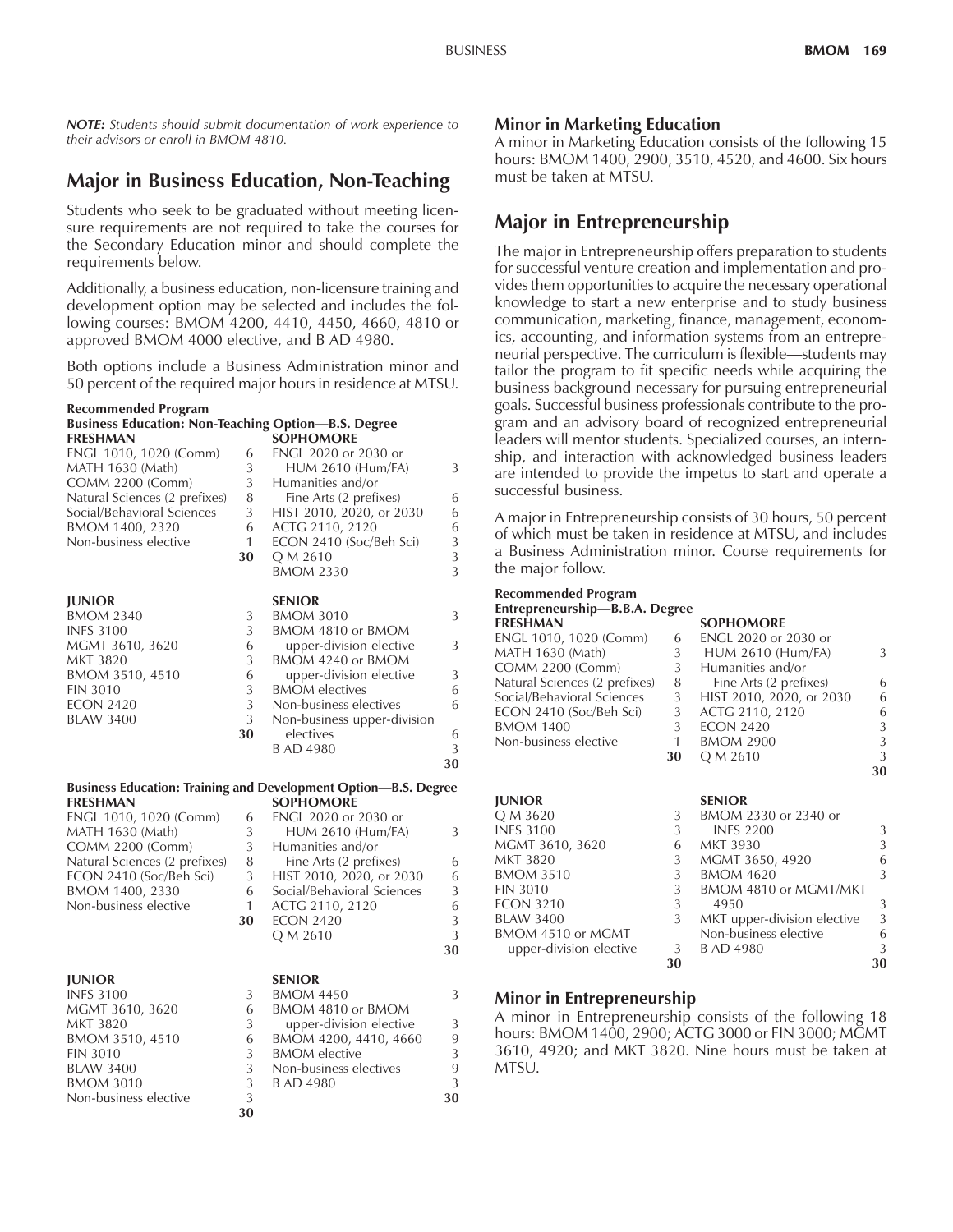## **Major in Office Management**

Office Management majors receive preparation to become administrative office managers, word processing managers, and administrative assistants. The program offers preparation for support positions in other business areas such as banking, real estate, and management. The major consists of 30 hours, 50 percent of which must be in residence at MTSU, and includes a Business Administration minor. Course requirements for the major are listed below.

| Recommended Program<br>Office Management-B.B.A. Degree |                |                             |               |  |  |  |  |
|--------------------------------------------------------|----------------|-----------------------------|---------------|--|--|--|--|
| <b>FRESHMAN</b>                                        |                | <b>SOPHOMORE</b>            |               |  |  |  |  |
| ENGL 1010, 1020 (Comm)                                 | 6              | <b>ENGL 2020 or 2030 or</b> |               |  |  |  |  |
| MATH 1630 (Math)                                       | 3              | <b>HUM 2610 (Hum/FA)</b>    | 3             |  |  |  |  |
| COMM 2200 (Comm)                                       | 3              | Humanities and/or           |               |  |  |  |  |
| Natural Sciences (2 prefixes)                          | 8              | Fine Arts (2 prefixes)      | 6             |  |  |  |  |
| ECON 2410 (Soc/Beh Sci)                                | 3              | HIST 2010, 2020, or 2030    | 6             |  |  |  |  |
| BMOM 2320, 2330                                        | 6              | Social/Behavioral Sciences  | 3             |  |  |  |  |
| Non-business elective                                  | 1              | ACTG 2110, 2120             | 6             |  |  |  |  |
|                                                        | 30             | <b>ECON 2420</b>            | 3             |  |  |  |  |
|                                                        |                | Q M 2610                    | 3             |  |  |  |  |
|                                                        |                |                             | 30            |  |  |  |  |
|                                                        |                |                             |               |  |  |  |  |
| <b>JUNIOR</b>                                          |                | <b>SENIOR</b>               |               |  |  |  |  |
| Q M 3620                                               | 3              | BMOM 4350, 4510, 4640,      |               |  |  |  |  |
| <b>INFS 3100</b>                                       | 3              | 4660                        | 12            |  |  |  |  |
| MGMT 3610, 3620                                        | 6              | BMOM 4800 or 4810           | 3             |  |  |  |  |
| BMOM 2340, 3510, 3010                                  | 9              | <b>BMOM</b> elective        | 3             |  |  |  |  |
| <b>FIN 3010</b>                                        | 3 <sup>7</sup> | Non-business electives      | 9             |  |  |  |  |
| <b>MKT 3820</b>                                        | 3              | B AD 4980                   | $\mathcal{L}$ |  |  |  |  |
| <b>BLAW 3400</b>                                       | 3              |                             | 30            |  |  |  |  |
|                                                        | 30             |                             |               |  |  |  |  |

## **Minor in Office Management**

A minor in Office Management consists of 15 hours and must include BMOM 3010 and 3510. The remaining 9 hours are to be selected from BMOM 1310 or 2320, 2330, 4350, 4510, 4660, 4670. Six hours must be taken at MTSU.

#### **Minor in Business Communication**

A minor in Business Communication consists of 15 hours and must include BMOM 3510, 4510, 4660, and 4670. The remaining 3 hours are to be selected from BMOM 1550, 2320, 2330. Nine hours must be taken at MTSU.

## **Courses in Business Education, Marketing Education, and Office Management [BMOM]**

- **1000 Keyboarding for Computers.** One credit. (Class meets two 50 minute periods per week for 7 1/2 weeks-a new class begins at midpoint of the semester.) Basic instruction on the electronic alphanumeric keyboard. Students needing to operate a computer terminal keyboard receive instruction in basic skills required to input information swiftly and efficiently.
- **1310 Keyboarding.** Three credits. Development of manipulative ability; information essential to effective use of a computer keyboard; rapid and controlled application of ability and information to communication problems involving personal correspondence and simple business materials.
- **1400 Introduction to Business.** Three credits. Survey of business economic units of our society; the problems of business such as ownership, social responsibility, physical factors, personnel, marketing, and managerial controls. Includes exploration and analysis of business careers.
- **1410 Applied Distributive Computation.** Three credits. Relates mathematical computations using electronic calculating methods to a broad area of business, marketing, and administrative office occupations.
- **1550 Introduction to Word Processing Skills.** Three credits. (BMOM 1310 recommended.) Technical skills necessary for working in word processing centers. Special emphasis given to business vocabulary, proofreading, and improvement of business documents such as letters, memoranda, and reports.
- **2000 Business and Society.** Three credits. Introduction to the increasingly complex set of interrelationships between the business organization and its environment. Selected topics raise major issues involved in business/society relationships; includes current assessment of the role that business plays within a changing society. (Credit not allowed in a business major or minor.)
- **2280 Medical Dictation and Transcription.** Three credits. High speed dictation and transcription of medical material. Two- and threevoice dictation.
- **2320 Document Production.** Three credits. (BMOM 1310 recommended.) Extension and refinement of fundamental manipulative abilities and keyboarding knowledges; development of production capacity through the completion of increasingly involved problems.
- **2330 Word Processing Concepts.** Three credits. (BMOM 2320 recommended.) Familiarization with word processing equipment, implications, and applications in business operations.
- **2340 Microcomputer Word Processing Applications.** Three credits. Prerequisite: BMOM 2330. Advanced word processing and computer applications, including formatting and preparation of lengthy documents such as company newsletters and databases.
- **2350 Advanced Document Formatting.** Three credits. Prerequisite: A grade of C or higher in BMOM 2320. Development of keyboarding/typewriting skills and decision making as demonstrated in the production of quantities of material in usable form.
- **2600 Business Applications of Desktop Publishing.** Three credits. Prerequisites: Keyboarding skills and knowledge of computer. Topics include terminology, technology, design, use of graphics, and applications for desktop publishing.
- **2760 Legal and Technical Terminology.** Three credits. Covers the most common legal terms, their pronunciations and spellings, needed by legal assistants.
- **2900 Entrepreneurship.** Three credits. (BMOM 1400 recommended.) The mechanics and operational skills needed for organizing and operating an enterprise.
- **3010 Office Management.** Three credits. Prerequisite: Junior standing. Office organization and functions; layout and equipment; selection, training, and supervision of personnel; office automation; planning, organizing, and controlling office services; cost reduction; work simplification.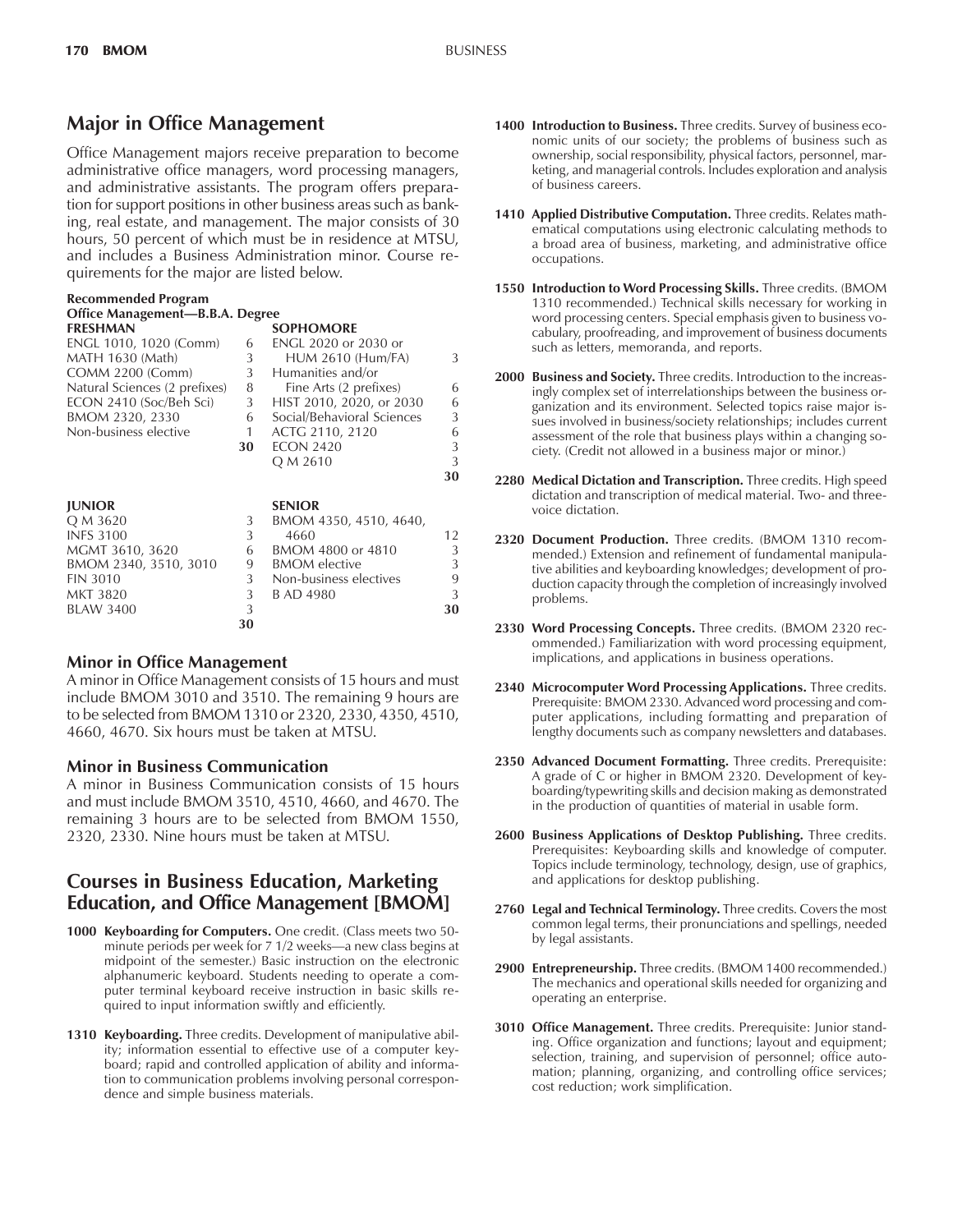- **3510 Business Communication.** Three credits. Prerequisite: Junior standing. (Keyboarding skills helpful.) A review of the theory and processes in oral and written business communication. Emphasis on the extensive functions of written and electronic communications.
- **4200 Problems in BE/ME/OM.** One, two, or three credits. Prerequisites: Junior standing and consent of department chair. Individual research, reading analysis, or projects in contemporary problems and issues in a concentrated area of study under the direction of a faculty member. This course may be taken only twice.
- **4210 Innovations and Problems in Accounting.** Three credits. Prerequisites: ACTG 2110 and 2120; junior standing. A short history of accounting and data processing including aims, evaluation of textbooks, teaching strategies, testing, and course content.
- **4240 Materials and Methods in Basic Business.** Three credits. Prerequisite: Junior standing. Analysis of objectives, materials, research, and appropriate instructional strategies for developing teaching strategies and delivery systems in basic business courses such as introduction to business, economics, business communication systems, American business/legal systems, business management, and marketing.
- **4250 Innovations and Problems in Administrative Business Services and Technology.** Three credits. Prerequisite: Junior standing. (BMOM 2330 recommended.) Instructional strategies in office technology including objectives, testing, audio-visuals, course content, basic programming, and standards.
- **4340 Integrated Administrative Technology.** Three credits. Prerequisites: BMOM 2330 and 2340; junior standing. Development of necessary skills for administrators of word processing centers. Word processing feasibility, development, and implementation for business using a total information processing concept. Students have the opportunity to develop a thorough knowledge and refine skills using a variety of software applications.
- **4350 Records Management.** Three credits. Prerequisite: Junior standing. Equipment and systems used for information storage, transmission, and retrieval. Filing, microfilming, tape processing and storage system design, form usage, and other information management functions in the office included.
- **4410 Managerial Media Presentations.** Three credits. Prerequisite: Junior standing. (BMOM 2330 recommended.) Skills needed to make business presentations. Emphasis on the communication process, audience analysis, planning, presentation design, delivery, and appropriate hardware and software.
- **4450 Training Strategies for Business Systems and Technology.** Three credits. Prerequisite: Junior standing. (BMOM 4410 recommended.) Corporate learning specialist activities such as design, development, delivery, and evaluation of learning programs for a business environment. Focuses on adult learning theories with emphasis on professional learning activities related to innovative corporate educational programs.
- **4510 Business Report Writing.** Three credits. Prerequisite: Junior standing. (BMOM 3510 recommended.) Nature, general function, and present need of reports in industry. Recognizing, organizing, and investigating problems preparatory to writing reports and construction and writing of distinctive business and technical reports.
- **4520 Instructional Strategies in Marketing Education.** Three credits. Prerequisite: Junior standing. Techniques of teaching with emphasis on problem-solving and demonstration procedures. Emphasizing teaching-learning evaluation.
- **4600 Organization and Administration of ME Programs.** Three credits. Prerequisite: Junior standing. Organizing marketing education programs at secondary and postsecondary levels; emphasizes youth organizations, techniques of coordination, and administrative procedures.
- **4620 Business Plan Development.** Three credits. Prerequisites: BMOM 2900; MGMT 3650; junior standing. Development of a comprehensive business plan detailing all facets of a proposed venture with an emphasis on using the plan for loan acquisition and venture implementation.
- **4640 Problems in Office Management.** Three credits. Prerequisite: Junior standing. (BMOM 3010 recommended.) Significant research of emerging problems in office management: group dynamics, workplace issues, ethics and diversity information processing, and problem solving.
- **4650 Women in Business.** Three credits. Prerequisite: Junior standing. Examination of opportunities available for women in professional business careers with emphasis on developing professionalism, understanding problems, and studying the social and economic impact of women in professional careers.
- **4660 Organizational Communication.** Three credits. Prerequisite: Junior standing. (BMOM 3510 recommended.) Research and analysis of case studies of significant research; case studies in business communication; communication policies, principles, and procedures from the executive's viewpoint.
- **4670 International Business Communication.** Three credits. Prerequisite: Junior standing. Provides students with a theoretical and practical framework for understanding and conducting effective international business communication. Emphasis on the analysis and development of international business communication processes.
- **4680 Diversity in the Workplace.** Three credits. Prerequisite: Junior standing. Emphasis on developing skills essential for working effectively with a diverse work force in global and domestic settings, incorporating the value of diversity into organizations, and building multicultural work teams.
- **4710 History and Foundations of BE and ME.** Three credits. Prerequisite: Junior standing. Developments, aims, principles, and present status of business education; organization and evaluation of the business education curriculum; administration and supervision of business education.
- **4730 Consumer Education.** Three credits. Prerequisite: Junior standing. Concepts of consumer education related to instructional programs in business; sources of information and formulation of a conceptual framework essential to the decision-making process.
- **4800 Administrative Office Simulation.** Three credits. Prerequisites: BMOM 2330, 2340; junior standing. Culmination course serving as a transition from the traditional classroom atmosphere to the administrative office atmosphere; emphasis on information and administrative management and controlled decision making through simulation experiences.